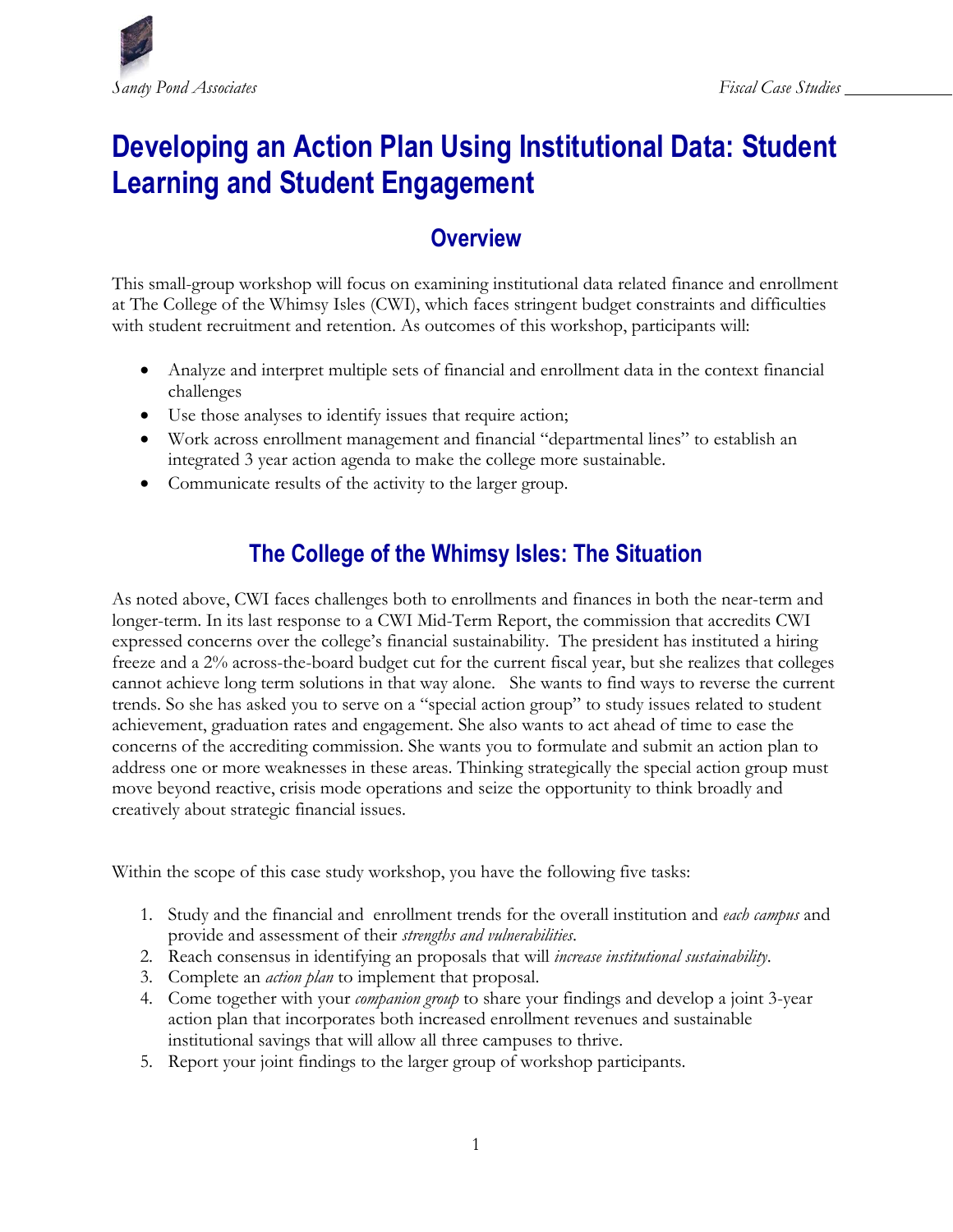

### *A note on your group work.*

CWI has developed a set of communication principles to enhance purposeful dialogue in the day-to-day work of the college. Among them are three that you should think about when conducting your group work.

- $\checkmark$  Encourage participation from all group members. Don't assume that silence means agreement or that people have nothing to say.
- $\checkmark$  Be patient. Allow people to complete their thoughts before responding.
- $\checkmark$  Think about the impact of your words on others. If you have questions or critical perspectives, voice them in a respectful way that keeps the focus on issues and not on individuals.

# **The College of the Whimsy Isles: Institutional Profile:**

The College of the Whimsy Isles (CWI) is a public two-year institution supported by the Confederation of the States of the Whimsy Isles (CSWI), with a total estimated population of 147,500. CWSI consists of three island states Oroa, Eniwo, and Tikini, each of which is home to a CWI campus. The campuses are roughly 350 miles apart, with only moderate Internet connectivity. The central college administration is housed on the Oroa campus. The College was founded in 1987 and offers associate-level degrees in Business, Education, Nursing and Liberal Arts and vocational certificates in carpentry, automotive maintenance and repair, electronics, marine resources and public safety.

### *Other Pertinent CWI facts:*

#### *Mission Statement*

As a student-centered institution, The College of the Whimsy Isles (CWI) has as its mission to prepare students to achieve successful life paths in their chosen fields of study and to become ethical and responsible citizens of Oceania and the larger global community. (Adopted 2010)

#### *Institutional Learning Outcomes (ILOs)*

- The CWI graduates will demonstrate excellent qualifications in their chosen fields of study.
- CWI graduates will develop and exhibit a passion for life-long learning.
- CWI graduates will become productive contributors to the economy and society of The Republic of the Whimsy Islands.
- CWI graduates will demonstrate the ability to think critically and solve complex problems.
- CWI graduates will demonstrate the ability to communicate successfully in multi-cultural settings.
- CWI graduates will demonstrate understanding of the history and culture of Oceania and their place in the larger global community.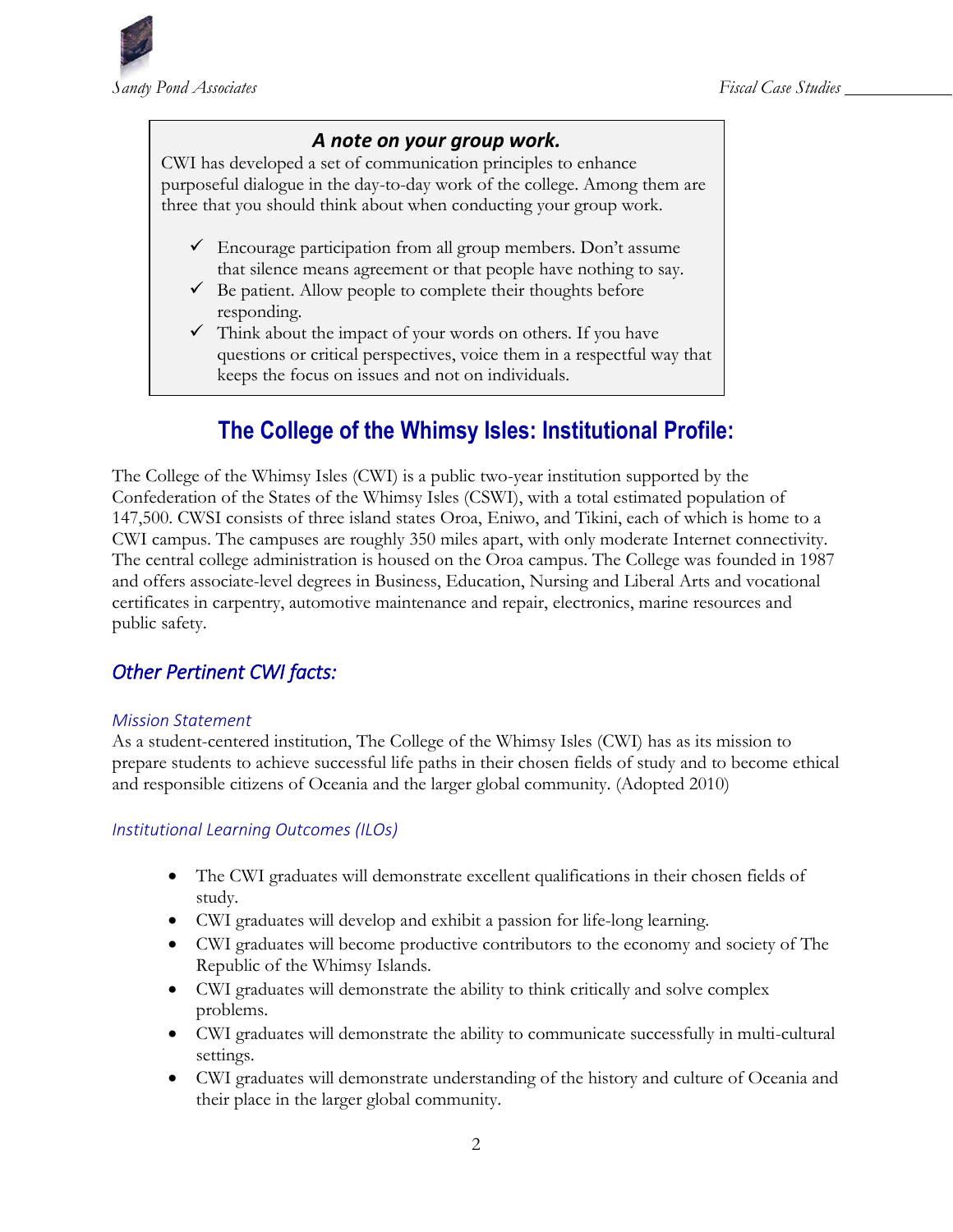

(Adopted 2010)

#### *Demographics*

- The current FTE enrollment is 2,187.
	- o Ninety-four percent of all CWI students are under the age of 24.
	- o Sixty-five percent of CWI students are female.
	- o Ninety-six percent of students are residents of CSWI.
	- o Ninety-five percent of CWI students receive Pell Grants.
	- o In the previous five years, between 78%-81% of entering students have tested into one or more developmental courses.
	- o In the previous three academic years, the average of student FTEs in developmental courses ranged between 30.1%-32.7% of total CWI FTEs.

#### *Student Completion and Retention*

- Including both degree and certificate programs the CWI two-year completion rate is 13%; the three-year completion rate is 18%, a figure that has remained fairly constant over the previous three years.
- Fall-to-fall retention rates for new students over the last three academic years averaged 48%. Fall-to-fall-to-spring retention rates for returning students over the last three years have averaged 22%.
- CWI has an Admissions Office, but not a formal Enrollment Management function.
- In the academic years (AY) new student enrollment (headcount) at CWI has dropped by 42 and 79 respectively. By campus, the numbers are as follow: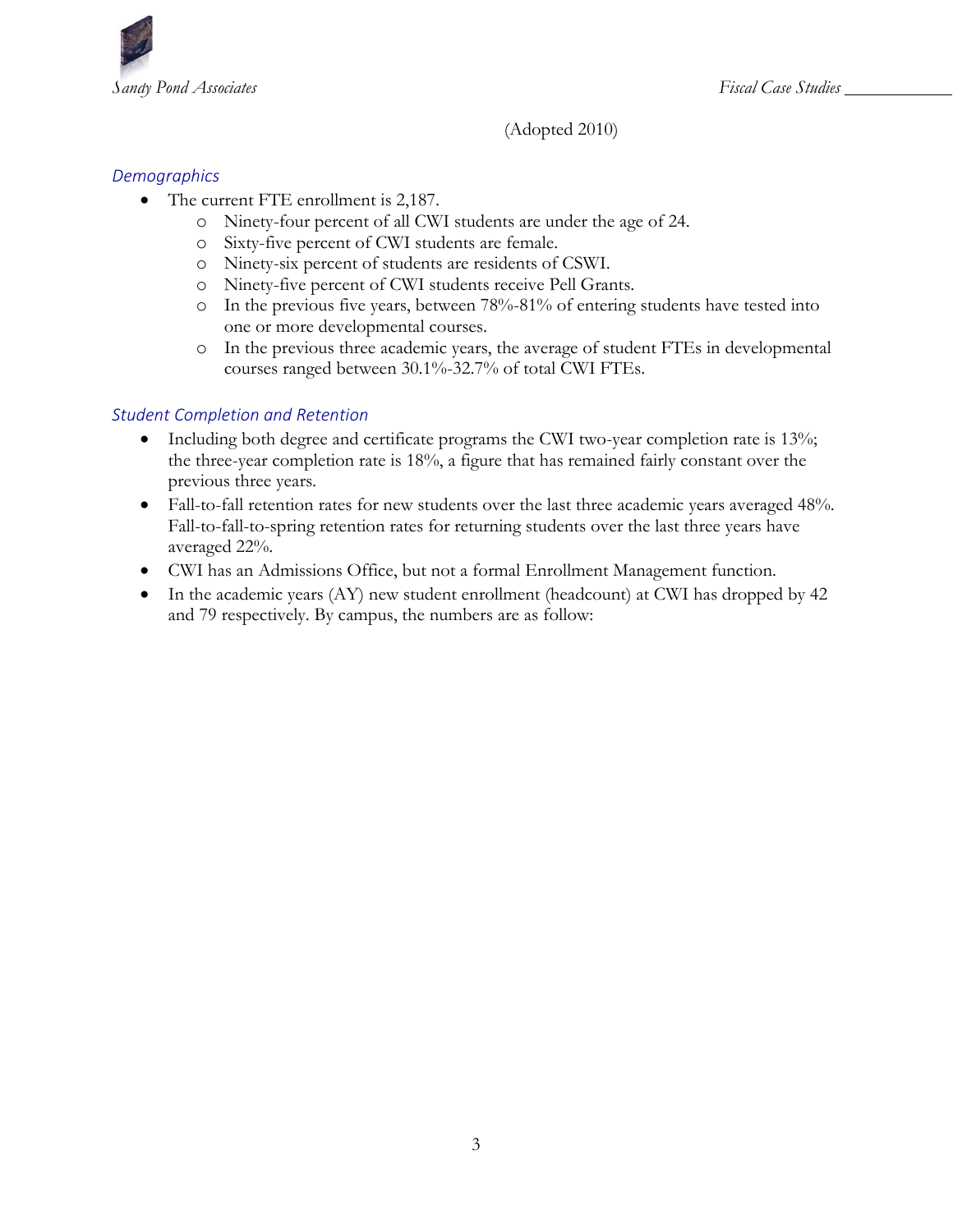

#### *Exercise I*

### *Total Credit Hour Trends (Actual and Budgeted) at CWI Campuses –Fiscal Years 2011-2014 with Budget projects for FY 1*



#### *Figure 1. Oroa*

#### Observations:

|                                                                            | <b>Enrollment Group</b> | <b>Finance Group</b> |
|----------------------------------------------------------------------------|-------------------------|----------------------|
| What are your initial<br>observations?                                     |                         |                      |
| What is the long term trend<br>you observe?                                |                         |                      |
| What year (if any) saw a<br>significant change?                            |                         |                      |
| What would be 2 significant<br>changes to have made the<br>year following? |                         |                      |
| Identify 2 potential strategies<br>for the next two years.                 |                         |                      |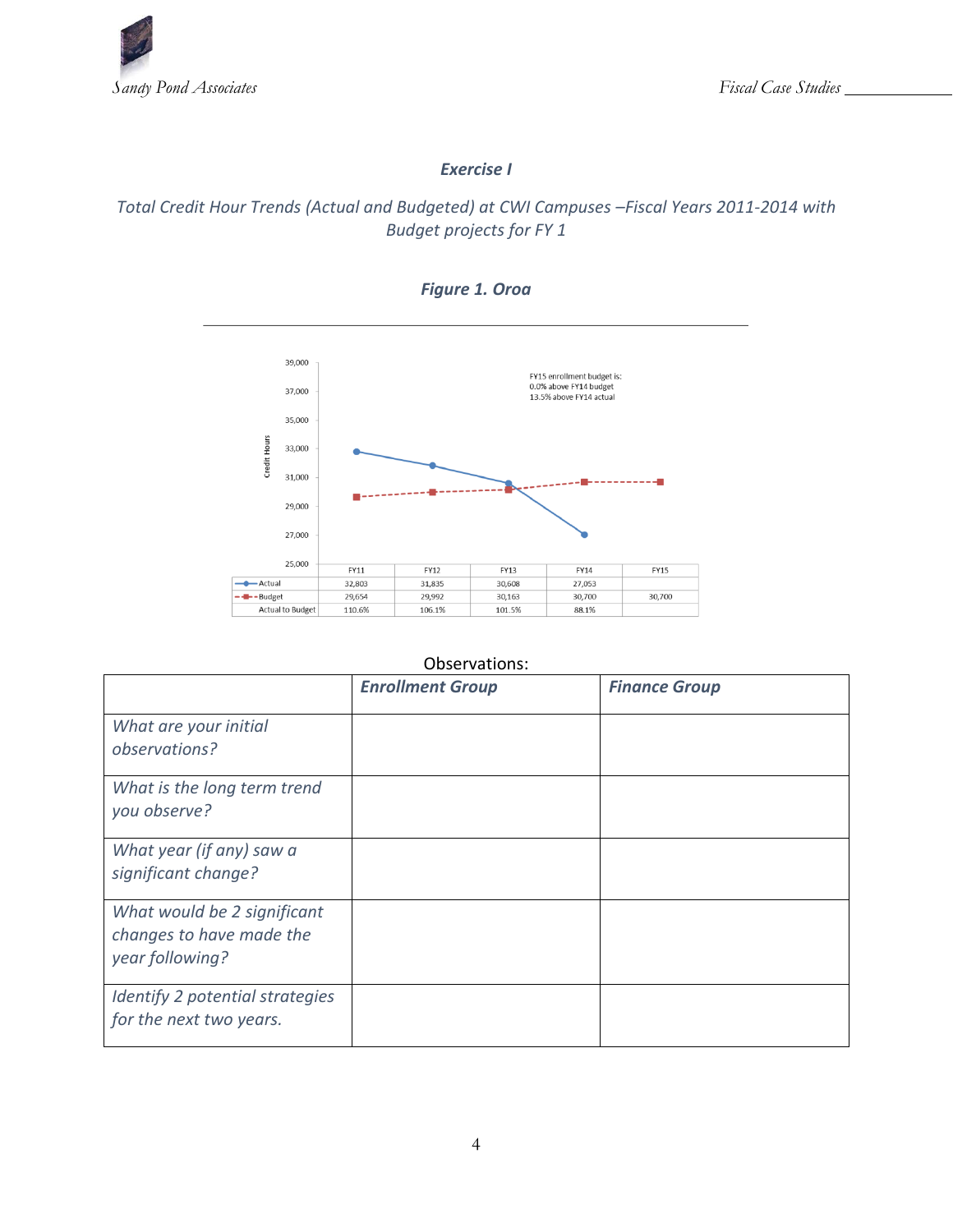

### *Figure 2. Eniwo*



|                                                                            | <b>Enrollment Group</b> | <b>Finance Group</b> |
|----------------------------------------------------------------------------|-------------------------|----------------------|
| What are your initial<br>observations?                                     |                         |                      |
| What is the long term trend<br>you observe?                                |                         |                      |
| What year (if any) saw a<br>significant change?                            |                         |                      |
| What would be 2 significant<br>changes to have made the<br>year following? |                         |                      |
| Identify 2 potential strategies<br>for the next two years.                 |                         |                      |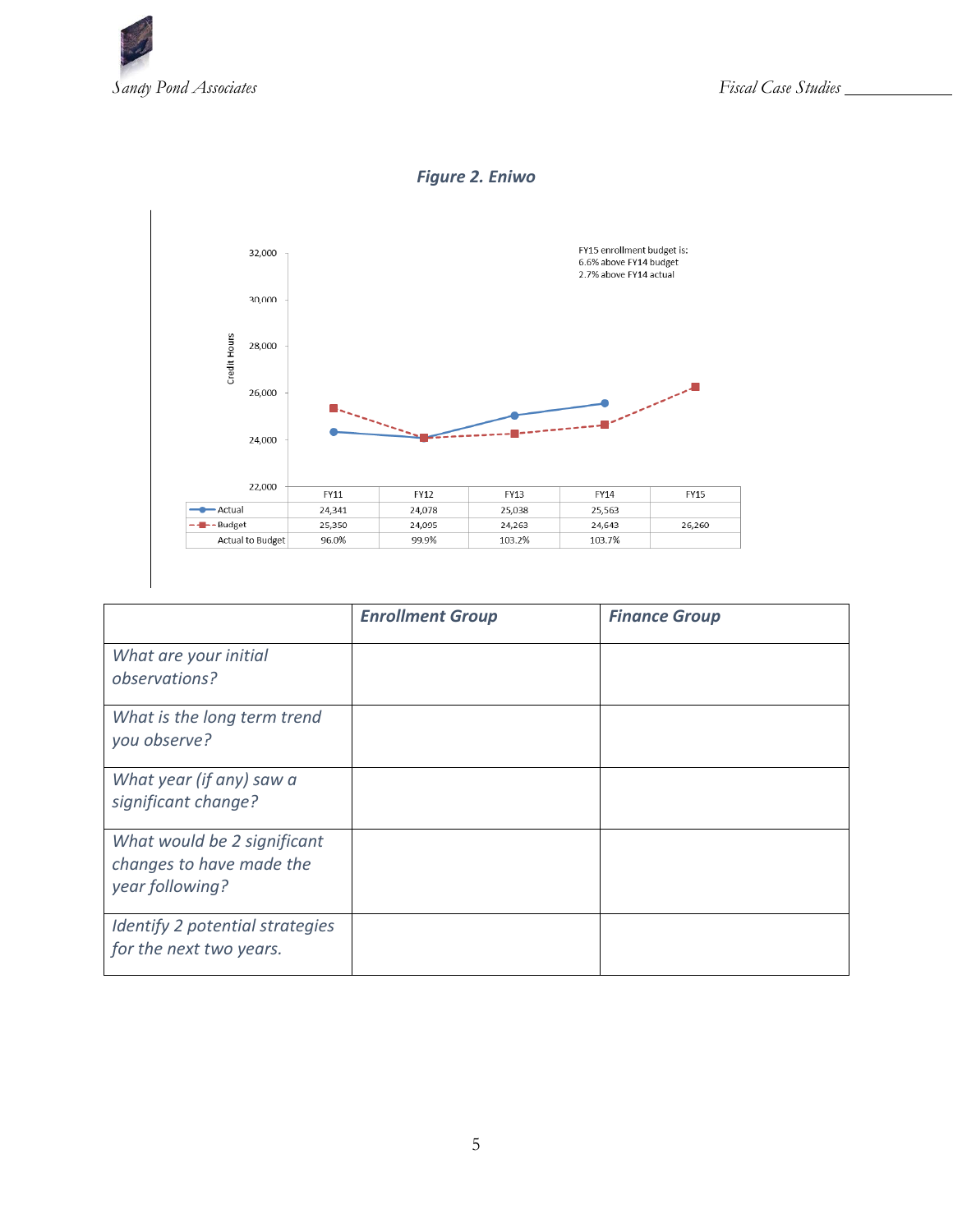





|                                                                            | <b>Enrollment Group</b> | <b>Finance Group</b> |
|----------------------------------------------------------------------------|-------------------------|----------------------|
| What are your initial<br>observations?                                     |                         |                      |
| What is the long term trend<br>you observe?                                |                         |                      |
| What Year (if any) saw a<br>significant change?                            |                         |                      |
| What would be 2 significant<br>changes to have made the<br>year following? |                         |                      |
| Identify 2 potential strategies<br>for the next two year (FY 15 &<br>16).  |                         |                      |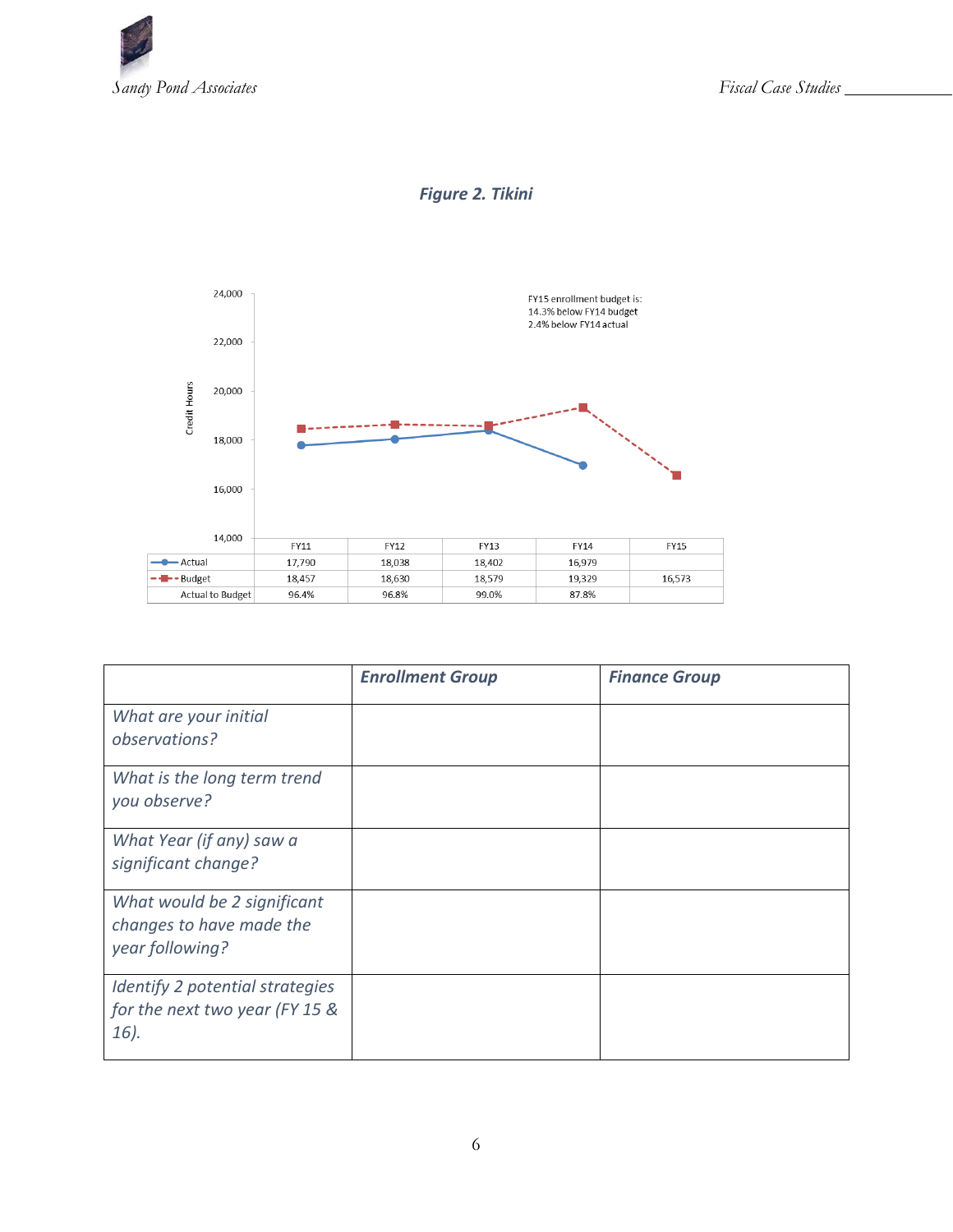

#### *Exercise II*

Changes in the entering class, coupled with lower retention rates, indicate significant loss of tuition income and that CWI will face increasing financial pressures in the future.

| Campus               | 2010-11 AY | 2011-12 AY | 2012-13 AY | 2013-2014 AY | % Change  |
|----------------------|------------|------------|------------|--------------|-----------|
| Oroa                 | 440        | 427        | 408        | 306          | $-30.5\%$ |
| Eniwo                | 215        | 212        | 197        | 217          | $0.8\%$   |
| Tikini               | 250        | 243        | 198        | 149          | $-40.6%$  |
| <b>CWI</b><br>Totals | 905        | 882        | 803        | 671          | $-25.8%$  |

*Table 4. New Student Enrollment (Headcount) at CWI—Academic Years 2011- 2014*

*Table 5. Change in Credit Hour Generation at CWI—Academic Years 2011- 2014*

|        | 2010-11 AY | 2011-12 AY | 2012-13 AY | 2013-2014 AY | % Change  |
|--------|------------|------------|------------|--------------|-----------|
| Oroa   | 33803      | 32835      | 30608      | 27053        | $-20.0\%$ |
|        |            | $-2.9%$    | $-6.8%$    | $-11.6%$     |           |
| Eniwo  | 24341      | 24078      | 25038      | 25563        | $5.0\%$   |
|        |            | $-1.1%$    | 4.0%       | 2.1%         |           |
| Tikini | 17790      | 18038      | 18400      | 16979        | $-4.6\%$  |
|        |            | 1.4%       | 2.0%       | -7.7%        |           |

*Table 6. Net Change in Tuition Revenue at CWI—Academic Years 2011- 2014*

| Campus | 2010-11 AY | 2011-12 AY    | 2012-13 AY    | 2013-2014 AY  | 3 Year Total    |
|--------|------------|---------------|---------------|---------------|-----------------|
| Oroa   | NΑ         | $(\$212,960)$ | $(\$489,940)$ | $(\$782,100)$ | $(\$1,485,000)$ |
| Eniwo  | NA         | $(\$57,860)$  | \$211,200     | \$115,500     | \$268,840       |
| Tikini | NA         | \$54,560      | \$79,640      | $(\$312,620)$ | (\$178,420)     |
| Totals |            | $(\$216,260)$ | $(\$199,100)$ | $(\$979,220)$ | $(\$1,394,580)$ |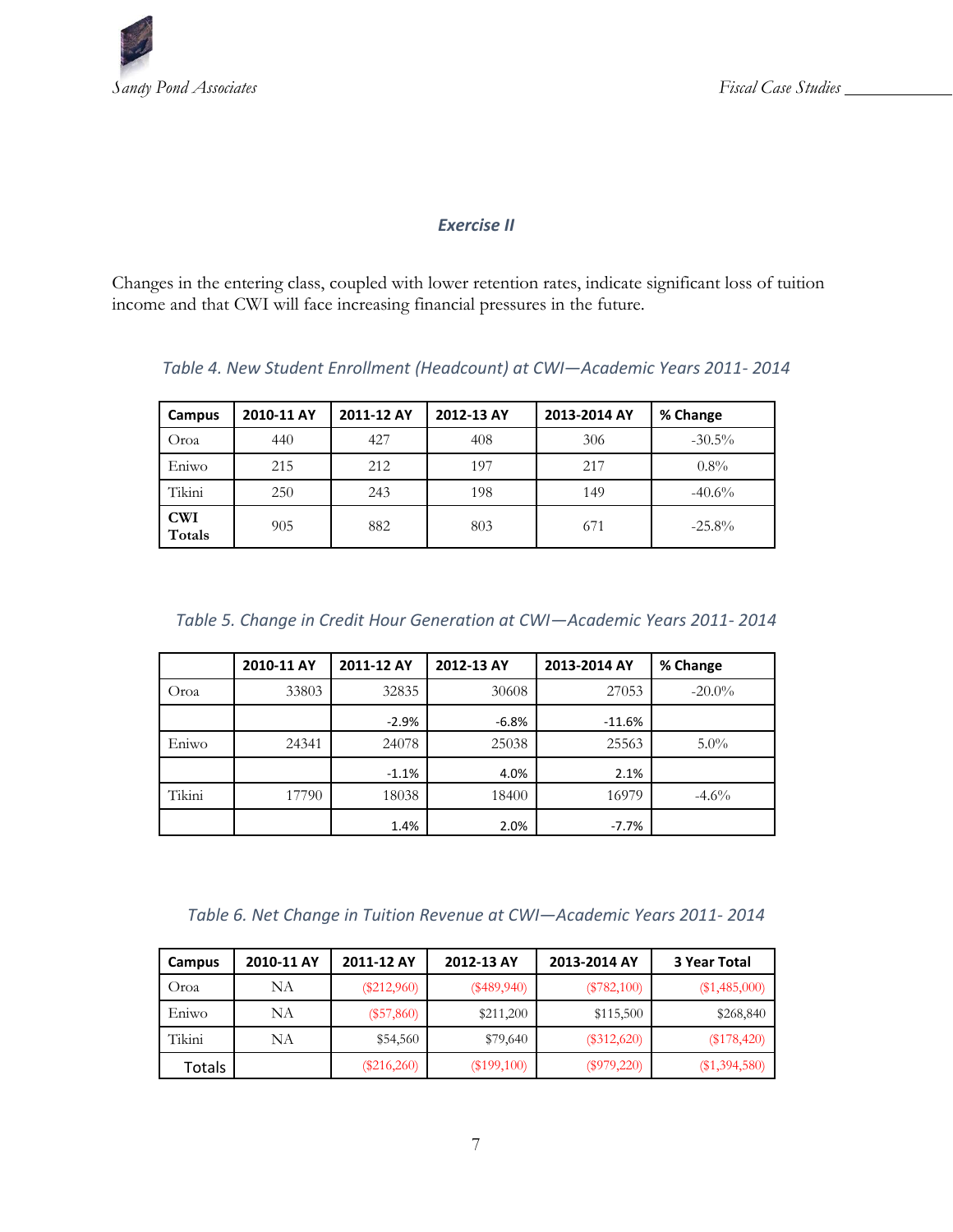

|                             | Oroa AY 2014   |               |            |       |
|-----------------------------|----------------|---------------|------------|-------|
| Expenditures                |                |               |            |       |
| Salaries, Wages, & Benefits |                | \$            | 10,792,141 | 67.8% |
| Fuel & Electricity          |                | \$            | 1,209,277  | 7.6%  |
| Goods & Services            |                | \$            | 3,722,295  | 23.4% |
| <b>Capital Expenditures</b> |                | $\frac{1}{2}$ | 192,367    | 1.2%  |
|                             |                | \$            | 15,916,080 |       |
|                             |                |               |            |       |
|                             | Ewino AY 2014  |               |            |       |
| Expenditures                |                |               |            |       |
| Salaries, Wages, & Benefits |                | \$            | 8,982,888  | 75.3% |
| Fuel & Electricity          |                | \$            | 632,300    | 5.3%  |
| Goods & Services            |                | \$            | 2,306,852  | 19.3% |
| Capital Expenditures        |                | $\frac{1}{2}$ | 1,700      | 0.0%  |
|                             |                | \$            | 11,923,740 |       |
|                             | Tikini AY 2014 |               |            |       |
| Expenditures                |                |               |            |       |
| Salaries, Wages, & Benefits |                | \$            | 7,067,102  | 65.1% |
| Fuel & Electricity          |                | \$            | 703,798    | 4.4%  |
| Goods & Services            |                | \$            | 3,030,128  | 19.0% |
| <b>Capital Expenditures</b> |                | <u>ځ</u>      | 51,050     | 0.3%  |
|                             |                | \$            | 10,852,078 |       |

## *Table 7. Campus Expenditures at CWI—Academic Year 2014*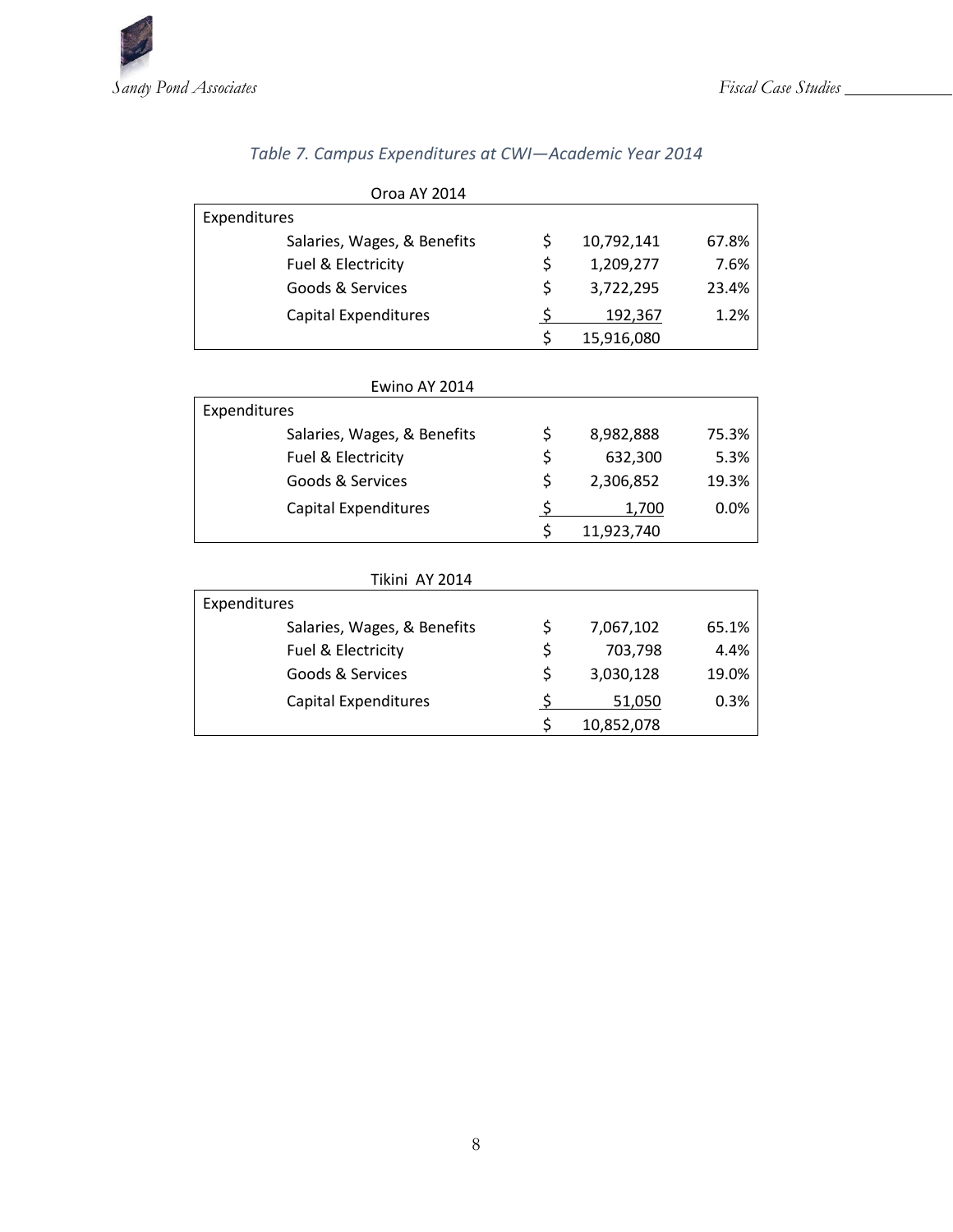

|                                                                                                | <b>Enrollment Group</b> | <b>Finance Group</b> |
|------------------------------------------------------------------------------------------------|-------------------------|----------------------|
| What is the status of the 3<br>campus System in this 4 year<br>period?                         |                         |                      |
| What is the relative status of<br>each campus in this 4 year<br>period?                        |                         |                      |
| Develop 3 "sustainability<br>strategies" for the Oroa<br>Campus.                               |                         |                      |
| Develop 3 "sustainability<br>strategies " for the Eniwi<br>Campus.                             |                         |                      |
| Develop 3 "sustainability<br>strategies " for the Tiklini<br>Campus.                           |                         |                      |
| How would you integrate<br>these "sustainability<br>strategies " for the entire CWI<br>System? |                         |                      |

### *Your Next Step*

Your next step is to recombine as a joint special action group to present an integrated action plan that will bring the College of the Whimsy Isles to financial sustainability in 3 years.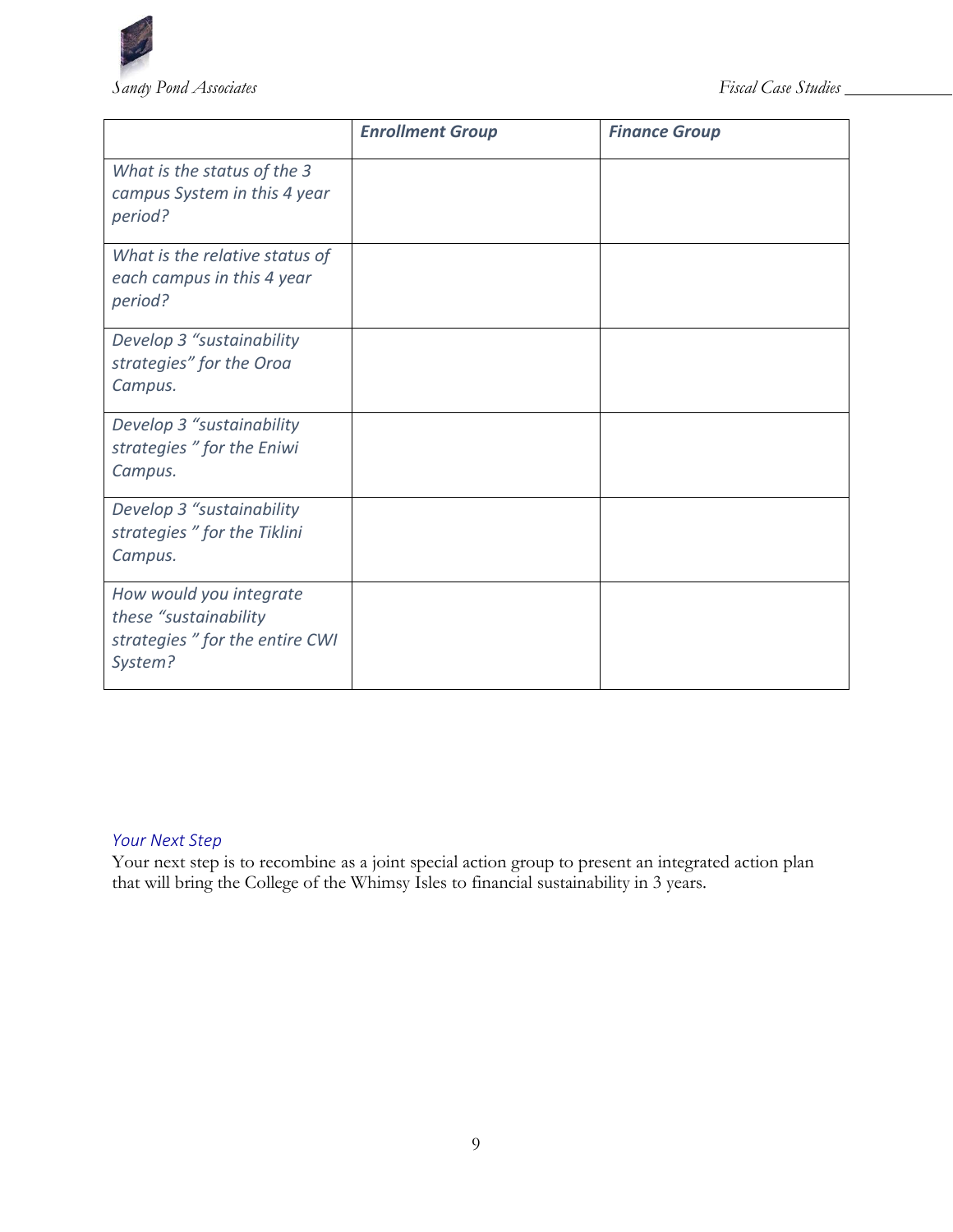

# **CWI System Action Plan**

What amount of revenue will be generated through increased enrollment?

- What enrollment targets must they achieve?
- How much revenue will be generated?

(1 student = 30 credits  $x$220/credit...$  or \$6600 in revenue)

- What action steps will be used?
- How much will these steps cost?
- How will the costs be shared among the campuses?

What amount of funds will be offset through budget reductions?

- What budget categories will be reduced?
- What amount of financial savings must they achieve?
- How will they impact services to students?
- How will the reductions be shared among the campuses?